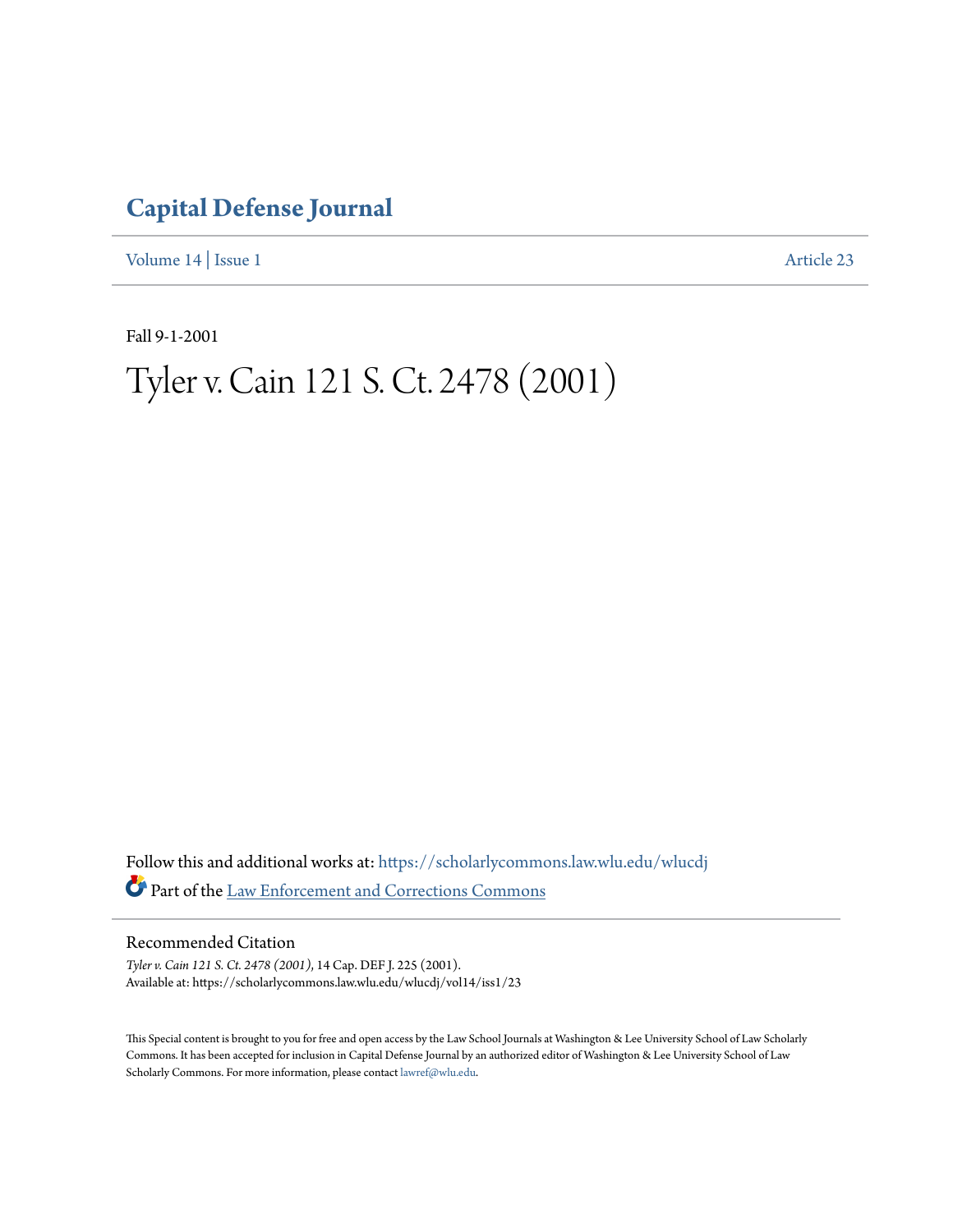### Tyler v. Cain 121 **S. Ct. 2478** (2001)

#### *L Facts*

In March **1975, Melvin** Tyler ("Tyler") allegedlyshot and killed his twenty, day old daughter during a fight with his estranged girlfriend. A jury found Tyler guilty of second-degree murder, and his conviction was affirmed on appeal. Tyler filed five state petitions for post-conviction relief, which were denied. **He** also filed a federal habeas petition, which was denied.'

In **1990,** the United States Supreme Court decided *Cage v Loussiana,2* after which Tyler filed a sixth state post-conviction petition, claiming that the Cage holding should apply retroactively to his case.<sup>3</sup> The state district court denied relief, and the Supreme Court of Louisiana affirmed. Seeking to pursue his Cage claim through a federal habeas corpus petition, Tyler moved the United States Court of Appeals for the Fifth **Crcuit** for permission to file a second habeas corpus application. Such permission is required by the Anti-Terrorism and Effective Death PenaltyAct of **1996 ("AEDPA").4** The Fifth Circuit found that Tyler had made the requisite "prima facie showing" that his "claim relie[d] on a new rule of constitutional law, made retroactive to cases on collateral review by the Supreme Court, that was previouslyunavailable," and granted Tyler's motion, thereby allowing him to file a habeas petition in the United States District Court for the Eastern District of Louisiana.'

The district court held that Tyler was not entitled to collateral relief based on the merits of his case. The Fifth Circuit affirmed, but held that the district court erred in proceeding to the merits rather than dismissing the claim on the grounds that Tyler had not shown that the "claim relie[d] on a new rule of constitutional law, *made retroactive to cases on collateral reviewby the Supreme Court*, that was previously unavailable."<sup>6</sup> The Fifth Circuit held that Tyler's petition must be

- 1. Tyler v. Cain, 121 S. **Ct.** 2478, 2480 (2001).
- *2.* 498 **U.S. 39 (1990).**

4. Anti-Terrorism and Effective Death Penalty Act, Pub. L No. 104-132, **S** 102, 110 Stat. 1214, 1217 (1996) (codified as amended at 28 U.S.C **S** 2253(c) (Supp. V **1999)).**

**5.** *Trer,* 121 S. Ct. at 2481.

**6.** *Id* at 2479 (emphasis in original); *s-also28* **U.S.C S** 2244(b)(2)(A) (Supp. V **1999).**

**<sup>3.</sup>** *T2I,* 121 **S. Ct.** at **2480-81;** swCage v. Louisiana, 498 **U.S. 39,** 41 **(1990)** (holding that a jury charge equating reasonable doubt with "grave uncertainty" and "actual substantial doubt" suggested a higher degree of doubt than is required for acquittal under the reasonable-doubt standard).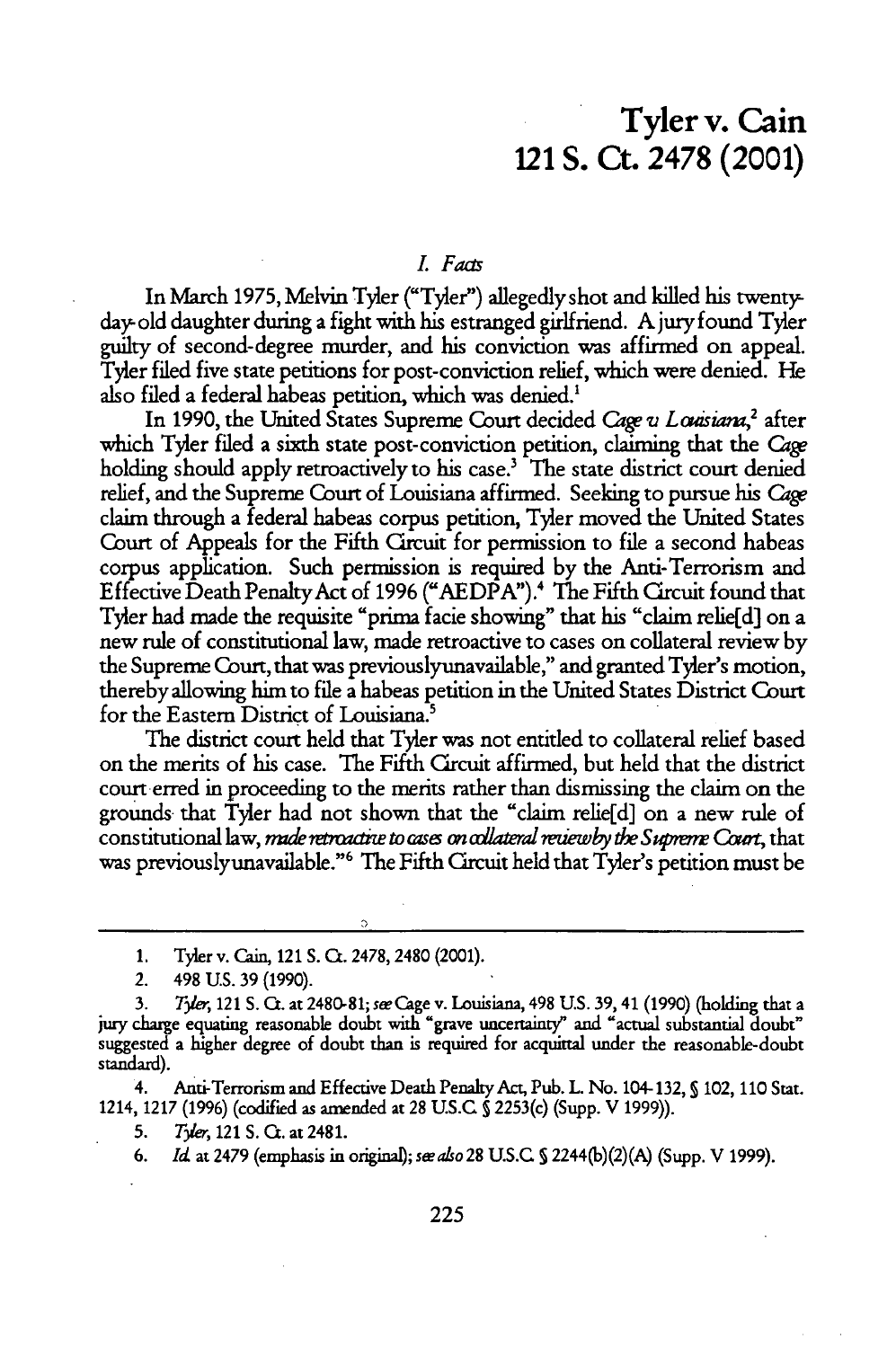denied because he "could not show that anySupreme Court decision render[ed] the Cage decision retroactively applicable to cases on collateral review."7

#### *II. Hdding*

The United States Supreme Court affirmed the Fifth Circuit's decision denying Tyler's federal habeas petition.<sup>8</sup> The Supreme Court held that, under AEDPA, a new rule is "made retroactive to cases on collateral review" onlyif the Supreme Court holds the new rule to be retroactively applicable.<sup>9</sup> The Court held that the new rule articulated in Cage had not been "made retroactive to cases on collateral review by the Supreme Court" within the meaning of 28 U.S.C.  $\S$ 2244(b)(2)(A).<sup>10</sup>

#### III. Analysis / Application in Virginia

In *Cag,* the United States Supreme Court held that a jury instruction violates Due Process if a reasonable juror is likelyto have interpreted the instruction to allow a finding of guilt without proof beyond a reasonable doubt.<sup>11</sup> In his second petition for federal habeas relief, Tyler claimed that one of the jury instructions in his trial was substantively identical to the instruction condemned in Cage.12 Tyler asserted that the **age** rule should be applied retroactively to his case, and that his second petition for habeas corpus should be accepted."

Under AEDPA, if a prisoner asserts a claim that he has already raised in a previous federal habeas petition, the claim must be dismissed." A petitioner's claim that was not raised in a previous petition must also normallybe dismissed." However, if the claim is predicated on "newly discovered facts that call into question the accuracy of a guilty verdict," the claim need not be dismissed.<sup>16</sup> The other exception applies when the petitioner "shows" that the "claim relies on a new rule of constitutional law, made retroactive to cases on collateral review by the Supreme Court, that was previously unavailable."<sup>17</sup> Tyler asserted that his second habeas petition fell under this second exception.<sup>18</sup>

- 10. Id at 2483; *se* **S** 2244(b)(2)(A).
- 11. Cage v. Louisiana, 498 **US.** 39,41 (1990).
- 12. *T\*der,* 121 **S. QL** at 2480.
- **13. Id** at 2481.
- 14. Id at 2482; *seealo28* **US.C S** 2244(b)(1) (Supp. V 1999).
- **15.** *T\*ie,* 121 S. **QL** at 2482.
- 16. Id at 2482; *sealso* 28 **US.C S** 2244(b)(2)(B) (Supp. V 1999).
- 17. **Tyler**, 121 S. Ct. at 2482; *see also* 28 U.S.C. § 2244(b)(2)(A) (Supp. V 1999).
- **18.** *Tyler*, 121 S. Q. at 2482.

**<sup>7.</sup>** Id at 2481.

**<sup>8.</sup> Id at** 2485.

**<sup>9.</sup>** Id at 2482.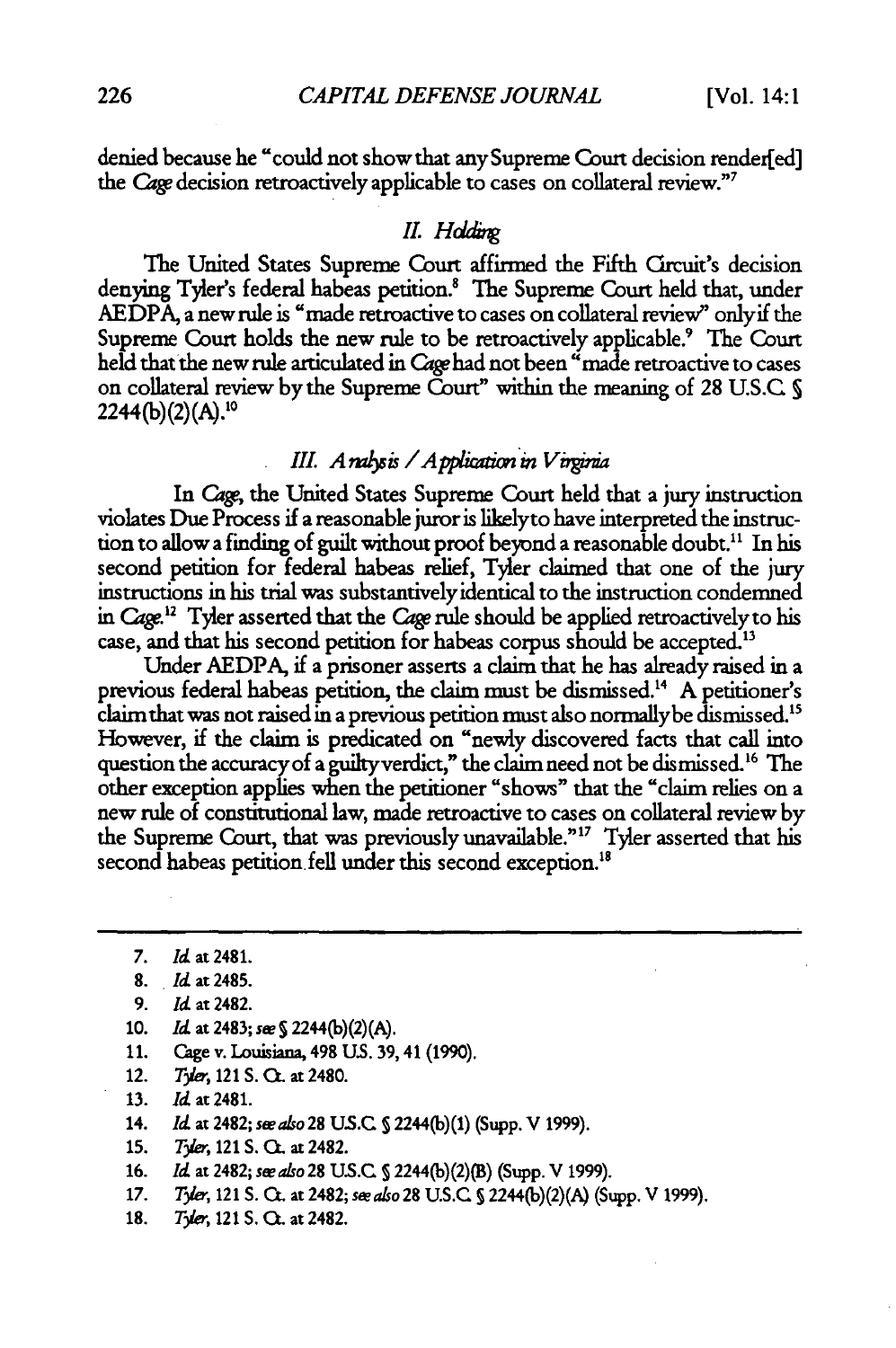2001]

In order to obtain permission from a court of appeals to file a second petition in district court, the applicant needs to make only a "prima facie showing" that the petition satisfies the standard set forth under 28 U.S.C S  $2244(b)(2)(A).$ <sup>19</sup> However, in order to obtain relief in district court, the petitioner must meet the higher burden of actually "showing" that the claim satisfies the statutory standard.<sup>20</sup> In order to meet this higher standard, the rule on which the second claim relies must meet three qualifications: (1) it must be a "new rule" of constitutional law;, (2) it must have been "made retroactive to cases on collateral review by the Supreme Court"; and (3) the claim must have been "previously unavailable."<sup>21</sup> Both the State and Tyler agreed that *Cage* created a "new rule" that was "previouslyunavailable."22 However, the State argued that the *Gage* rule had not been made retroactive by the Supreme Court to cases on collateral  $r = r \cdot x^{23}$ 

The Court interpreted the word "made" bylooking at its context and place in the "'overall statutory scheme."<sup>24</sup> The Court explained that according to 28 U.S.C **S** 2244(b) (2) (A), a new rule maybe made retroactive to cases on collateral review only by the Supreme Court.<sup>25</sup> The Court stated that the "only way the Supreme Court can, by itself [make a rule retroactive] is through a holding."<sup>26</sup> Thus, the Court decided that "made" means "held."<sup>27</sup> The Court further explained that it does not make "a rule retroactive when it merely establishes principles of retroactivity and leaves the application of those principles to lower courts."<sup>28</sup> Instead, the Court concluded that a new rule is "made retroactive to cases on collateral review" only when the Court actually holds the rule to be so.<sup>29</sup> Although **S** 2244(b)(2)(A) uses the word "made," not "held," the Court found that "Congress need not use the word 'held' to require as much."<sup>30</sup>

The Court decided that interpreting the word "made" to be a synonym for "held" was necessary to implement AEDPA's collateral review structure.<sup>31</sup> Under **S** 2244(b)(3), courts of appeals are allowed only thirty days to determine whether a second application for habeas review makes a prima facie showing that

19. *See* 28 U.S.C. § 2244(b)(3)(C) (Supp. V 1999).

- 22. *Id*
- 23. *Id*

24. *Id* (quoting Davis v. Michigan Dept. of Treasury, 489 US. 803, 809 (1989)).

- 25. *Id*
- 26. *Id*
- **27.** *Id*
- **28.** *Id*
- 29. *Id*

**30.** *Id* at 2483; *seWiliams* v. Taylor, **529 US.** 362,412 (2000) (holding that in 28 US.C S 2254(d)(1) the **word** "determined" means "held").

**31.** *T\*Ir,* 121 S. **CL** at 2483.

<sup>20.</sup> *T&-,* 121 **S. Ct.** at **2481.**

<sup>21.</sup> *Id.* at 2482 (quoting § 2244(b)(2)(A)).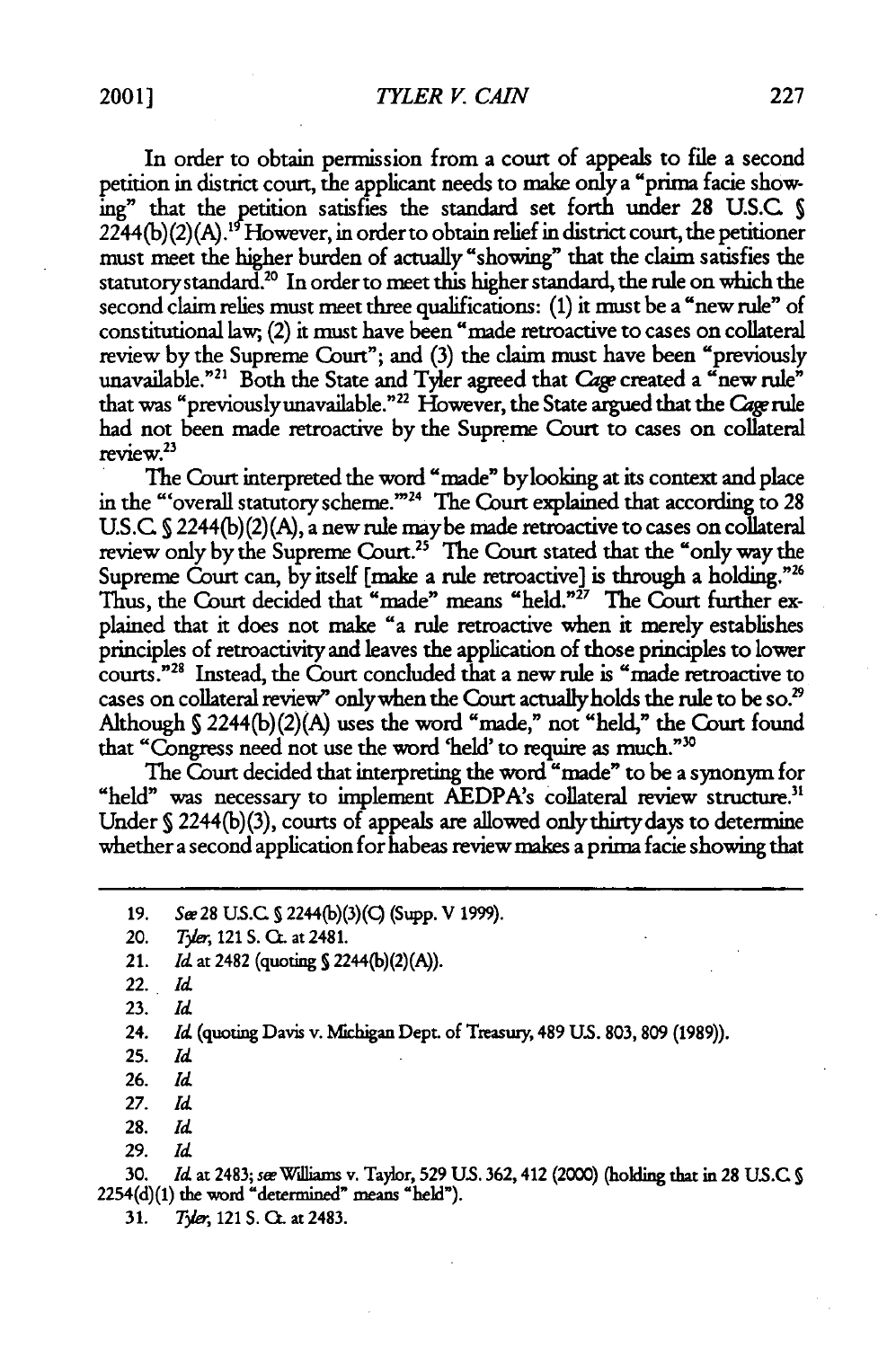the application satisfies the heightened standard laid out in  $\int$  2244(b)(2)(A).<sup>32</sup> The Court reasoned that this stringent time limit suggests that "the courts of appeals do not have to **...** determine questions of retroactivity in the first instance," but must rather "simply rely on Supreme Court holdings on retroactiv**ity."33**

The Court found that while Cage held that the particular jury instruction used in that case violated Due Process, it did not itself hold that its rule was retroactive. 4 Tyler argued that a subsequent case, *Su//iumv Lcuisiam,3'* made the Cage rule retroactive under the principles of *Teague v Lane*.<sup>36</sup> Under *Teague*, one exception to the general rule of nonretroactivityis that a new rule maybe applied retroactively if an infringement of the rule would "seriously diminish the likelihood of obtaining an accurate conviction," or would "alter our understanding of the bedrock procedural elements essential to the fairness of a proceeding."37 Tyler argued that the Cage rule fit within both prongs of the Tangue exception.<sup>38</sup> Tyler contended that *Su/itm* found that a Cage error "fundamentallyundermines the reliability of a trial's outcome."<sup>39</sup> Tyler also argued that "the central point of Sullivan is that a Cage error deprives a defendant of a bedrock element of procedural fairness: the right to have the jury make the determination of guilt beyond a reasonable doubt."40

The Court rejected Tyler's argument that, through its holdings in *Sullium* and *Cage*, the Court "made" the Cage rule retroactive to cases on collateral review.41 The Court found that, while *Sufliun* held that Cage error is structural error, there "is no second case that held that all structural-error rules apply retroactively."42 The Court similarly found that there was no second case that held that "all structural-error rules fit within the... *Teague* exception."43 The Court stated that "[c]liassifying an error as structural does not necessarilyalter our

36. *TAr,* 121 **S.** Ct. at 2483; seSullivan v. **Louisiana, 508 US. 275,** 281-82 **(1993)** (holding that a *Cage* error is structural and therefore always invalidates a conviction); see also Teague v. Lane, 489 **US.** 288, **311** (1989) (plurality opinion) (explaining that an exception to the general **rule of** nonretroactivitywill be reserved for 'watershed rules of criminal procedure" that alter the understanding of "bedrock procedural elements that must be found to vitiate the fairness of a **particular** conviction" (quoting Mackeyv. United States, 401 **US. 667, 693** (1971) (Harla, **J.,** concurring **in** part and dissenting in part))).

**37.** Sawyer v. Smith, 497 **US. 227,** 242 **(1990)** (citing *Taewl* 489 **US.** at **311).**

**38.** *Tyler*, 121 S. **C**. at 2484.

**39.** *Id*

**40.** *Id*

- 41. *Id*
- 42. *Id*
- 43. *Id*

**<sup>32.</sup>** *Id* at 2483; *si* **28 US.C S** 2244(b)(3) (Supp. V **1999).**

**<sup>33.</sup>** *T\*e,* <sup>121</sup>**S. Cc.** at 2483.

<sup>34.</sup> *Id*

**<sup>35. 508</sup> US. 275** (1993).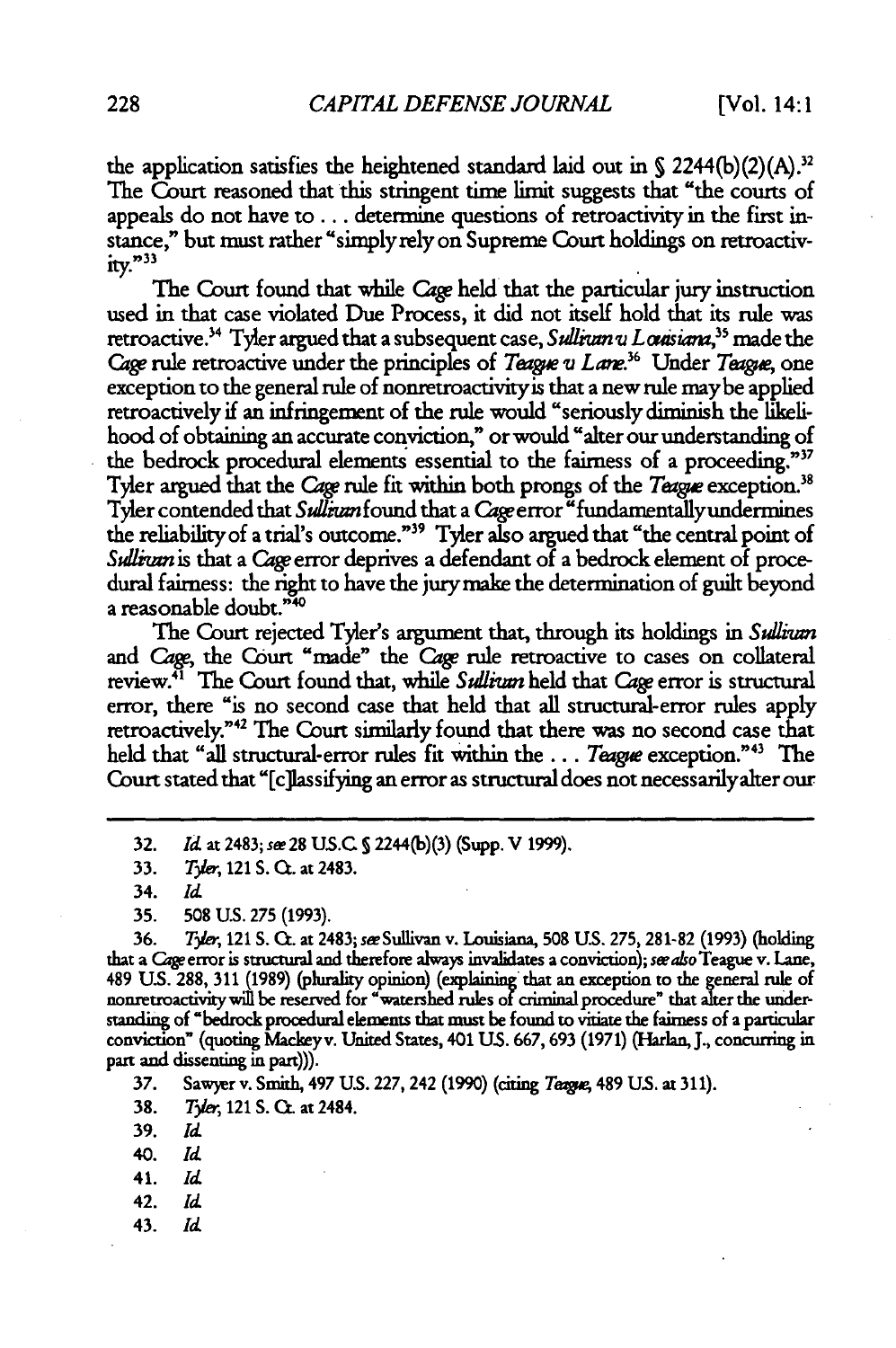*TYLER V. CAIN*

understanding of these bedrock procedural elements. Nor can it be said that all new **rules** relating to due process **...** alter such understanding.""

The Court found that the *Cage* rule had not been "held retroactive to cases on collateral review" by any of its prior holdings."' The Court also held that the Teague exception for "watershed" rules did not necessarily dictate retroactivity in this case.<sup>46</sup> The Court, stating that "[a]ny statement on Cage's retroactivity would be dictum," declined Tyler's invitation to make the *Cage* rule retroactive in his case.47 The Court held that because the Court had not alreadymade Cage retroactive, the district court **was** required to dismiss **Tyler's** second habeas petition.48

#### *IV.* Condusion

The Court found that *Targe* does not logically dictate that all structuralerror rules are "watershed" rules, thus mandating retroactivity. The Court also found that **AEDPA** requires that in order for a new rule to be applied retroactivelyon collateral review, the Supreme Court must have "made" the rule retroactive.<sup>49</sup> For purposes of interpreting AEDPA, the Supreme Court held that it "ma[kes]" something retroactive only through a Supreme Court holding.<sup>50</sup> The Court found that neither *Cage* nor any subsequent Supreme Court case explicitly held the new rule articulated in *Cage* to be retroactive.<sup>51</sup>

Mythri **A.** Jayaraman

- **46.** *Id*
- **47.** *Id* at **2485.**
- **48.** *Id* at 2484; *se* 28 **US.C** S 2244(b)(4) (Supp. V **1999).**
- **49.** *Tyler*, 121 S. Ct. at 2482.
- **50.** *Id*
- **51.** *Id* **at 2483-84.**

**<sup>44.</sup>** *Id* at 2484 n.7.

**<sup>45.</sup>** *Id* **at 2484.**